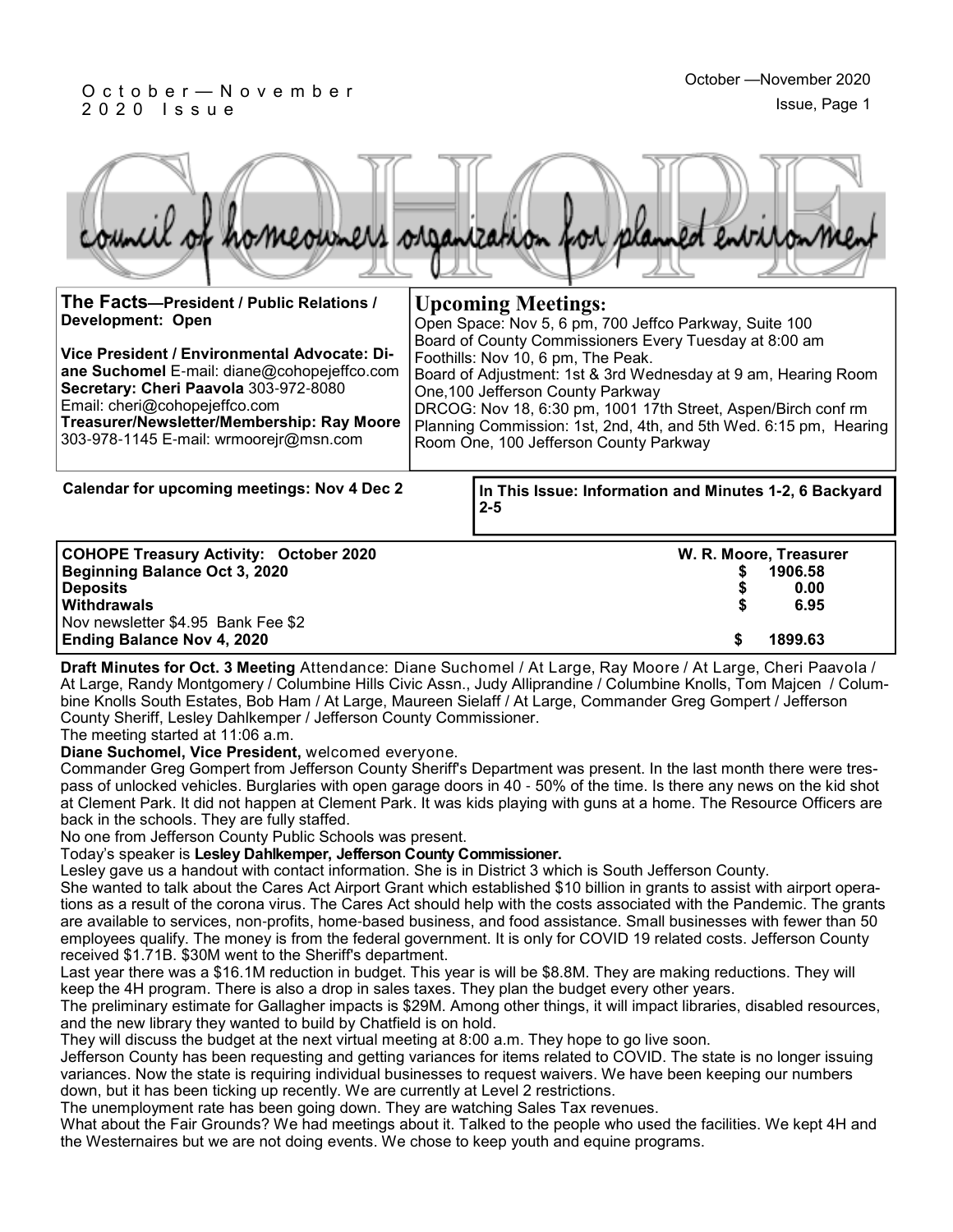If property taxes are going up, where is the money going? Tabor revenue grew 3.4%. Costs are going up. Lesley will get back to us. Revenues may be increasing but Tabor caps how much they can keep and requires the county to refund the excess.

But some things are more important; such as the Sheriff's Department is more important than bike paths.

With the internet, why do we need Libraries? They are actually being used more since the Pandemic.

Planning and Zoning was working on Short Term Rentals. We haven't heard anything. We are concerned about them removing the acreage requirement.

On the subject of the county and HOAs, a gentleman wanted to put up a wind turbine that was 75 ft. The commissioners denied it, but they asked Planning an Zoning to set a standard for the county. But by HOA rules, it is not allowed. Someone thanked the Commissioners for denying the apartment building request to build in the middle of a neighborhood.

**Reports from Officers** We do not have a President.

Roll Call was taken. We had 8 members present and had a quorum.

**Ray Moore, Treasurer,** said that we have \$1,869.58.

**Cheri Paavola, Secretary,** was present. The Minutes for September were approved.

**Diane Suchomel, Vice President,** was present.

We haven't found any rooms available to have our meetings. If anyone knows of any, let us know. The library rooms are being used to store books while COVID germs die.

#### The following are **Community Meetings.**

CMT 20121434 (W Quincy Ave / S Eldridge St) is rezoning for a car/dog wash and small drive through restaurant, 2 acres by Home Depot and a subdivision. Access proposed off of S Tufts Ave. It is near W. Quincy and 29th. Meeting on Sept 29.

PF 20122769 (9700 Old Coal Mine Ave.) Final plat for the Westend Ridge development (currently a church on the site, it will be demolished). 11.06 acres, 109 lots, 57 "cityscape" 1700-1800 sq. ft., style single family homes, alley loaded garages, 52 duplexes, and will still have the cell tower (somewhere on the property). Access will be off of Old Coal Mine to W Coal Mine Ave. Only emergency use access off of S Independence St. Private roads interior to subdivision. Richmond American homes is the developer/builder.

#### The following are for **Site Development.**

SA 20133020 (Columbine High School) It is to build a new 17,400 sq. ft. auxiliary gym and other site improvements.

SA 20121135 (Weaver Hollow Park) Feeding Many applying to build shelter and restroom adjacent to their garden. Parking will be on-street parking (no parking lot) W Marlowe Ave/ S Cole St, Morrison.

STR 20121260 5 bedroom short term rental has been requested for 15000 W. Belleview. (west of hogback)

Is there a status on the Gas Station? None yet.

Our next Adopt A Highway event is Oct. 10. We will start at 8:30 a.m.

Our next meeting will be in November if we can find a place.

**Old Business** The position of President for COHOPE is still open.

**New Business** Columbine Library will be closed on Election Day, Nov. 2. It will be a voting place. They may have curb-side service.

Next Door has had a lot of discussions about Trick or Treating.

**Announcements** Nothing.

We adjourned at 12:01 p.m.—*Cheri Paavola, Secretary*

# **THE BACKYARD**

# Columbine Hills News

**President's Corner** — **Captain's Log Star-Date 102020** It has been 7+ plus months of craziness. I honestly don't see us returning to any sense of our old normal. We are over the proverbial barrel. But in spite of all of that we must soldier on. I'm soooo thankful that I retired from education before all this virtual teaching became a thing. I haven't been to a normal church service now for 10 months (some of that was work related) much of it was virus related. I sure miss human contact like we used to have. This really is having a toll on the seniors I work with daily – they haven't had a hug in 7 months and it shows. They've eaten every meal out of Styrofoam for 7 months, they haven't had a real activity in 7 months, they haven't been to the store for 7 months. My heart breaks for them!

Allow me to explain a little bit about dumpster day – I had contacted XYZ company months ago and we had everything confirmed. Just a few weeks ago they sent me an e-mail stating that they would not be able to service our needs at the agreed upon time. Yes, I was just more than slightly upset. We did agree on another date – so we took what they had available. Needless to say, I'm not happy with XYZ and will be looking for a different provider next spring. If you like your waste removal company and think they would be able to service our community – please provide me with their contact information. My e-mail is listed below.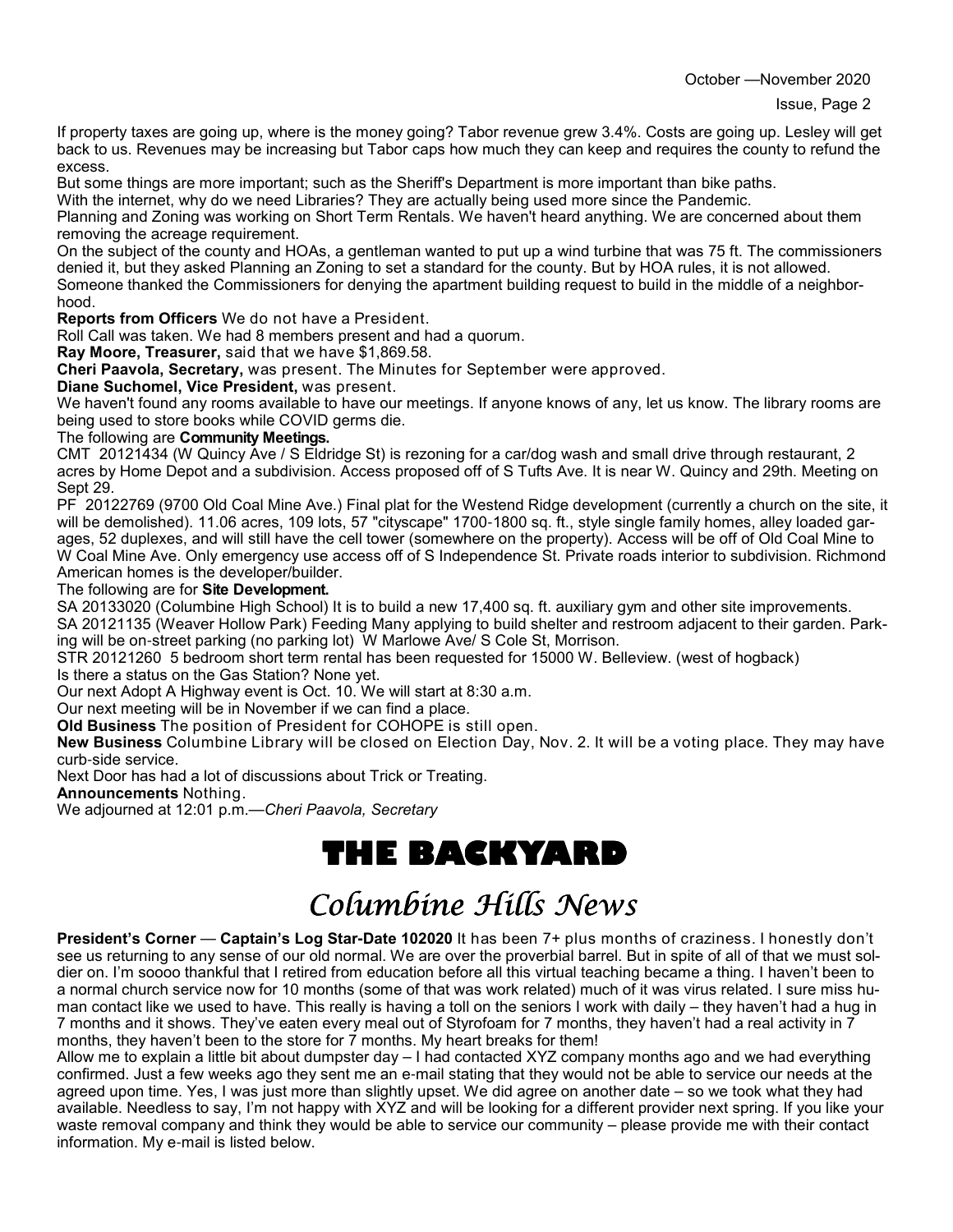October —November 2020

I am working with a local person to provide us an outdoor movie night in the fall – we'll have to be careful with the number of attendees, but we'll hopefully make it work. May I encourage you to host a local gathering of your near neighbors? Have a pot luck on your drive way inviting the neighbors who are adjacent to your property.

Once again – I'm hoping for a news broadcast that does not say Covid 19 and smoke from burning forests. I hope you have a great fall – and for those of us who have been in this state for a long time and whose blood runs orange and blue . . . GO BRONCOS.

As always, be the kind of neighbor you wish you had..—*Randy Montgomery, CHCA president rnmontgomery@att.net From* **August CHCA Meeting 2020** Meeting called to order by President at: 7:01 p.m. Officers present: Randy Board members present: Jodi, Nick, Michelle, Don, Steve Community members present: None

CHCA by-laws require a majority of board members [5 of 9]

Treasurers report presented by Galen, Seconded by Steve CHCA by-laws require a written report

**New business**: One new membership from PayPal for July, 5 new members, CoHope might resume in September **Old business:** Update on dumpster day and new date scheduled, Update on bank fees, Date and name ideas for Christmas event (Heartwarming Holidays)

Meeting adjourned at 7:27 p.m

## **Columbine Knolls South II Review**

*From* **President's Corner—** I hope this message finds you and your families in good health as we continue to face the challenges of the Covid-19 pandemic. Special thoughts go out to moms and dads of school-aged kids as they return to the rollercoaster of in-school and online learning and to many of you that are facing hardships relating to work and careers.

It has certainly been an interesting time for those of us on the HOA board. As I've reported in past issues of the Review, we've held all of our 2020 HOA member meetings remotely via Zoom. This will probably continue to be the norm for now. The board was hoping to hold the October 13th member meeting at Coronado Elementary, but we were recently informed by the school that all extracurricular activities are not permissible until further notice due to Covid-19 restrictions. So, look to our website (cksii.org) and Nextdoor approximately one week before the October 13th meeting for a Zoom link. This meeting is open to all HOA members in good standing and we welcome your participation.

We will be accepting budget requests from our members at the October 13th meeting and would love to hear your input and ideas for the 2021 budget. You can also contact me or any board member with your budget ideas and requests. Looking toward 2021, we will have three of the seven board seats come open in January 2021 and we will be filling these seats at the January 12th annual members meeting. I do not know if the three board members currently in these seats plan to run for reelection, but we're always looking for new members to serve. Fresh ideas and perspectives are the lifeblood of an HOA and I encourage you to run if you are interested. It does not require a lot of time, approximately 6 to 10 hours per year. Each board member serves a two-year term. Please contact me or any board member if you are interested?

On the social/event front, it is extremely disappointing that we've had to cancel all of our events for 2020 to-date. We're still holding out hope that we might be able to hold the Holiday Hayride on the evening of December 6. We will keep you posted as the date gets closer. One piece of good news is the fact that we did not incur the expenses associated with our social events this year which may allow us to go bigger and better in 2021!

Regarding covenant controls, I receive several calls and emails each month from community members on a variety of topics. Some of which are issues and concerns the HOA has the power and authority to address, and some that we do not. Whether they are addressable by the HOA or not, I appreciate the input. Below is one issue that we can address. Trash Cans – Simply put, the issue revolves around the storage of trash and recycling containers. Many of us use the HOA-sponsored trash and recycling service through Waste Management and some of us have set up alternative services. Waste Management typically picks up on Wednesdays and the other services pick up throughout the week. Most of us put our containers away and out-of-sight soon after pickup which is the correct procedure. There are, however, some residents that leave their containers out in plain view indefinitely. It is these containers that are permanently placed in front of the house or in plain view from the street that are in violation of our covenants. DARCO, our professional property management company is responsible for identifying and notifying homeowners who are habitually leaving their containers out. You will likely receive a notice from DARCO if you fall into this category. Think about this. We are seeing record setting prices for home sales in our community. There are many reasons why, but one significant reason is because we maintain the appearance of our homes and our community looks very desirable. Trash and/or recycling containers in plain site are an obvious caution to prospective homebuyers. We're all hesitant to walk into a dirty restaurant and the same idea applies here. The obvious solution is simply to store your trash and recycling containers out of view from the street soon after they are emptied.

In closing, I hope you will attend the October 13th HOA member Zoom meeting. Please don't hesitate to call or email me or any board member if you have any questions. All contact information can be found in this edition of the Review or on our website at cksii.org —*Tom Schicktanz, President CKSII HOA*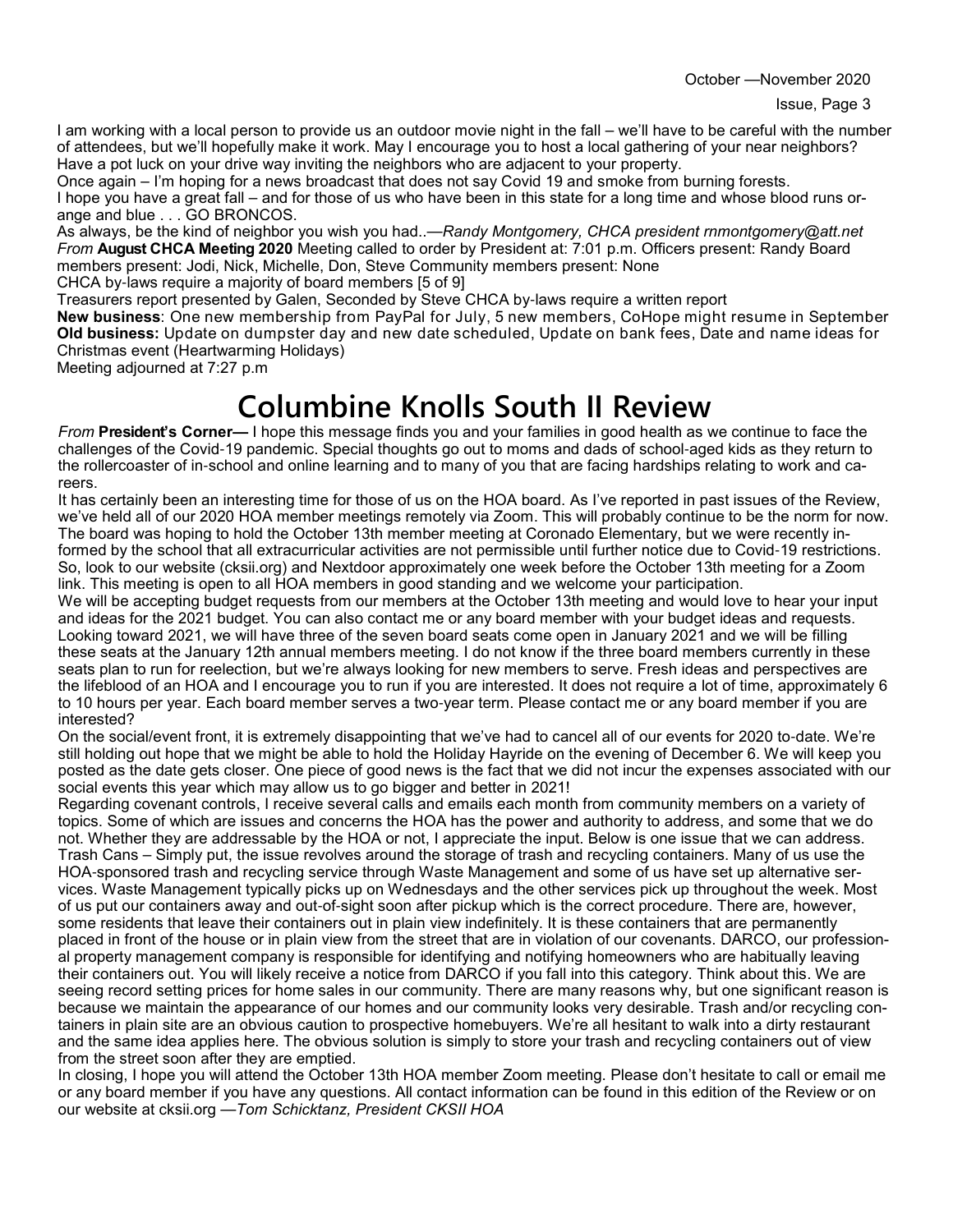### Columbine West Civic Association Newsletter

*From* **A Moment With The Board** Our September meeting was again presented by Zoom. Our Officers/Board were spread out for various reasons, so the platform was a huge benefit for holding a regularly scheduled session. We will be gathering information for the upcoming October Budget Meeting, which helps us to plan for 2021. We are so very hopeful that our listed event offerings can come back on line. The CCG (Covenant Control Group) noted that the neighborhood has seen an uptick in RV's being parked on the street or in driveways. The Covenant states that RV's need to be stored behind a 6' fence. Those who are not storing correctly will be noted and sent a letter explaining the correction needed. New residents may not already know about the Covenant, this is the way CWCA can update them too. Enjoy your toys and store them properly. All of our regularly scheduled CWCA events this year needed to be canceled, so the Officers/ Board proposed the idea of a Trunk or Treat event on Halloween. The idea was posted through the Nextdoor platform to gauge community interest. There was an overwhelming amount of support shown by residents willing to decorate their trunks, hand out candy and donate goods or services. FHPRD was able to help us get the correct approvals from JCHD so the event can proceed. All current guidelines will be adhered to to keep all participants safe. Drop by the CW Pool parking lot on Halloween afternoon, 2-3:30 p.m. with your costumed & masked treaters.

You will begin to notice QR codes in the newsletter to allow residents to quickly connect to pertinent information. Scan a code and see what we have to offer. These codes will also be embedded on the upcoming new website along with the plan to upload the newsletter each month. Please feel free to contact CWCAtalk@gmail with any other ideas you would like for us to work on. If you would like to join the efforts or have questions or any suggestion of ideas feel free to email CWCAtalk@gmail.com. Residents are encouraged to attend any monthly meeting, the next one is October 13th, 7:00 p.m., on ZOOM teleconference platform. Our local elementary will not be allowing us to have scheduled meetings in the building, so we will continue with Zoom.

## The Leawood Rapporter

*From* **Leawood Metropolitan Recreation and Park District Minutes September 9, 2020** The meeting was called to order at 6:54 p.m. by President Debby Baker. Members present: Steve Wall/Vice President, Donna Snyder/Treasurer, Ike Nelson/Secretary, Wade Hancey/Special Projects and Dave Padilla/Parks Manager.

**Public Comment/Correspondence** - Wade spoke with Tom Bryant regarding a tree on T-tract and some areas that needed trimming. Debby received a voice mail regarding weeds along the south walkway from the far west bridge in Weaver Park. Those areas will be included in the mowing in the future.

**Treasurer's Report** – Donna presented the Treasury's Report. Invoices for the month include: Denver Water, Xcel Energy, Doggie Bags, United Site Services Waste Management, Weston, Dave's invoice and reimbursement to petty cash. Ike moved the Treasurer's Report be received and bills paid. Steve seconded and the motion passed unanimously.

**Parks Manager Report** – Irrigation tests, mowing, fertilization and the application of broad leaf control were done in all parks. Doggie bags were checked and replenished as needed.

Leawood Park – Dave and the Weston Team accessed the tree that was causing a safety concern at 6667 W. Arbor Dr. The tree willed be trimmed. A United Site Services truck drove up onto the bluegrass at Leawood Park to service the port-a-potty leaving deep ruts in the grass. The company has agreed to repair the grass.

Weaver Park - Dave repaired the split rail fence above the wood bridge in Weaver Park.

Raccoon Park - A downed tree that was blocking the walkway was removed.

T-Track - Weston fixed a water main break in T-Track.

**Old Business** Website - More research is needed.

Schedule Park Walkthroughs - A walkthrough for all parks is scheduled for September 24 & 25.

Mailing to District – The Board discussed sending a communication to all District households providing history and other information about Leawood Metropolitan Recreation and Park District. Donna will bring further information to the next meeting.

### **New Business** New Signs

Bicycle/Pedestrian – Donna observed signs at another park that could be helpful in our parks. Debby will obtain estimates to be discussed at the October meeting.

Land and Water Conservation Fund – The Board was contacted by LWCF regarding signs required by a grant received in 1974. Donna will research further and bring to the October meeting.

The next meeting will be 6:30 p.m., Wednesday, October 14, 2020, online via Zoom. Residents wishing to participate should contact Wade Hancey at wadehancey@gmail. com or 303-794-0497.

The meeting was adjourned at 9:12 p.m.— *Ike Nelson, Secretary*

*From* **Leawood Civic Association Minutes of September 1, 2020** Present: Present: Paul O'Connor, Chip Langowski, Laurie Selander, Mike Major, Gina Severino, Nancy Bock, Betsy Major and Rhonda Eveleth

The budget was approved and printed in the Rapporter.

Mike presented a spreadsheet for the years of 2018, 2019 and the present year. The board was able to help Mike with past expenses and some future.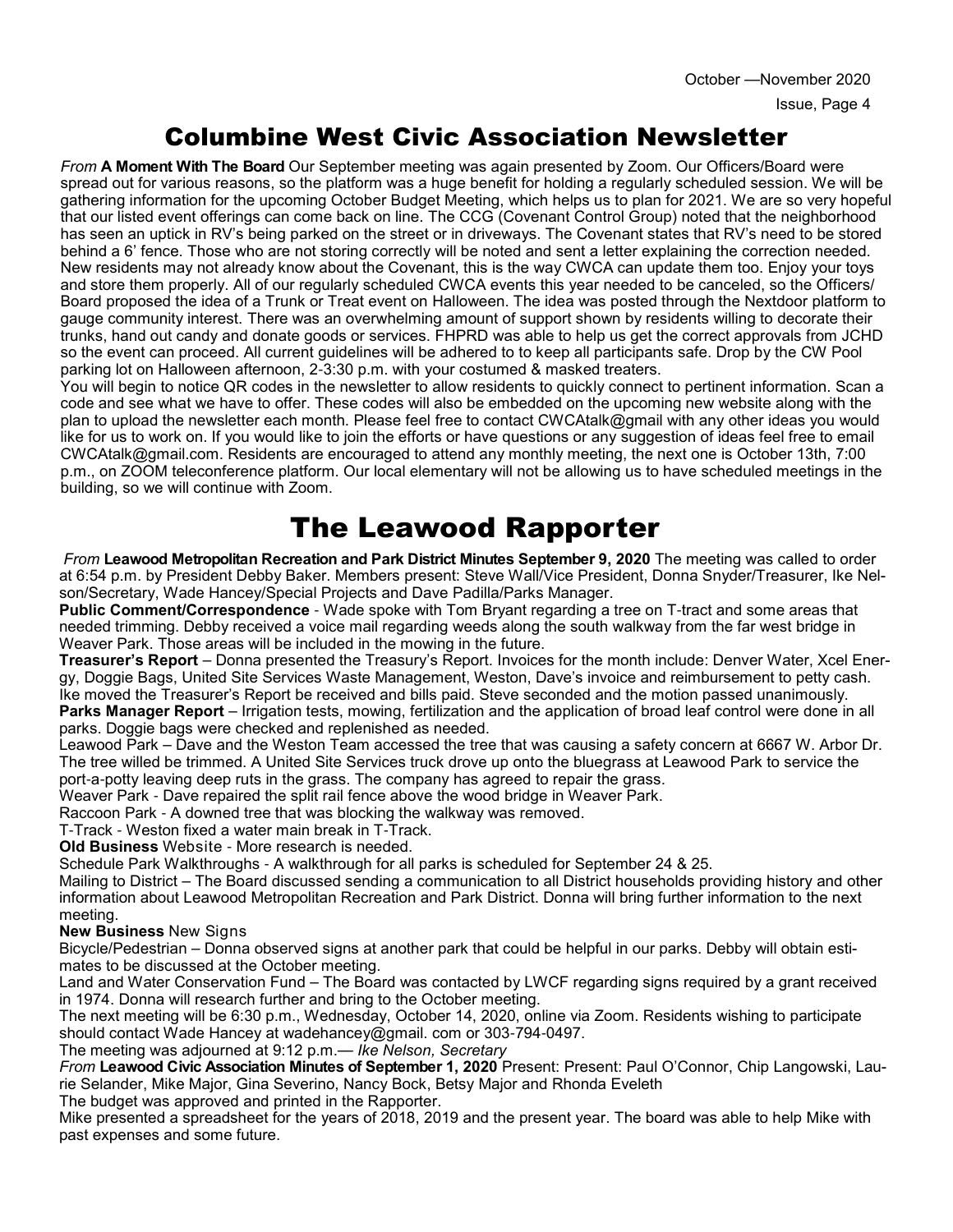There was some discussion regarding the scholarship fund. Members of Leawood give money designated for that fund and it is offered to any Leawood resident who is a senior in high school. If funds allow, we give out two scholarships each year in the spring. The amount is determined by the funds in the account. We will talk more about this at the next meeting.

Chip will try to attend a park board meeting regarding the Website and URL. The park board requested that they join our website. In researching this, Chip found out that the park board already has a website that they are not using. Chip will try to solve this by going to a park board meeting in September or October.

Mike will change names on the pay pal account.

September 4th Paul and Chip will look at the entrance to see the amount of rocks needed to complete the project. Chip worked on the landscape logs by himself and did a great job. The logs are in and the landscape fabric. A delivery of rocks will be delivered on September 16th. The idea is to keep future drivers from destroying the entrance without doing bodily harm to the careless drivers.

September 12th is the Neighborhood clean up day. All board members will be there to help neighbors. All participants need to wear masks. Scott Disney of Sandstone Construction is getting three dumpsters for us at a discount. The park board is paying for one dumpster and the civic association is paying for the other two. The meeting was adjourned at 7:56 p.m.

### Woodbourne

*From* **Note From the Board President** Due to a number of urgent issues that arose since the August Board meeting, the Board met in September to deal with those issues.

It is the Board's hope that many of you were able to take advantage of the extended pool season. The Board also attempted to alleviate the boredom of quarantine, social distancing, and home cooking by bringing food trucks into the neighborhood every Thursday. This will continue through October and then we hope to continue the food truck visits every other week through the end of the year. Bon appetit!

Stay tuned! The Board has also been working on an October surprise for the community. Nothing political, just some fun to get the neighborhood spirits lifted. What could it be?

In preparation for 2021, the Board has been working on next year's budget. Unfortunately, the cost of doing business is rising and those added expenses get passed on to the community. For example, Colorado's increased minimum wage forced many of our vendors to increase their fees to us. Rising utilities, landscaping, and pool services, could lead to a budget shortfall. After much negotiation for best prices from our vendors, and some additional belt tightening, the Board was able to limit the 2021 dues increase to three dollars a month. That means that starting January 1, 2021, dues will be \$63 per month. This will allow us to maintain a balanced budget, cover all expenses, and continue to contribute to the association's reserves. If you use CLA's auto pay, this new amount will automatically be applied in 2021. If you pay through a third party service or directly through your bank, please be sure to update your payment amount starting in January. Additional notices and reminders will be mailed out before the end of the year.

Homeowners can continue to visit the Woodbourne website for updates and sign up for email notifications and announcements if you are not currently receiving them. You can also follow Woodbourne on Facebook (private groups, "Woodbourne HOA") and Nextdoor (groups, "Woodbourne HOA") for announcements.

Our next regular business meeting will be held virtually on October 21, 2020. Please feel free to contact Kim Herman (303-265- 7923) or Geol Scheirman (303-265-7837) with CLA with any questions .—*Justin Sasso, President*



The Cohope cleanup of Bowles from Sims to C470 was on Saturday, Oct 3.

No tires this time, but a lot of face masks.